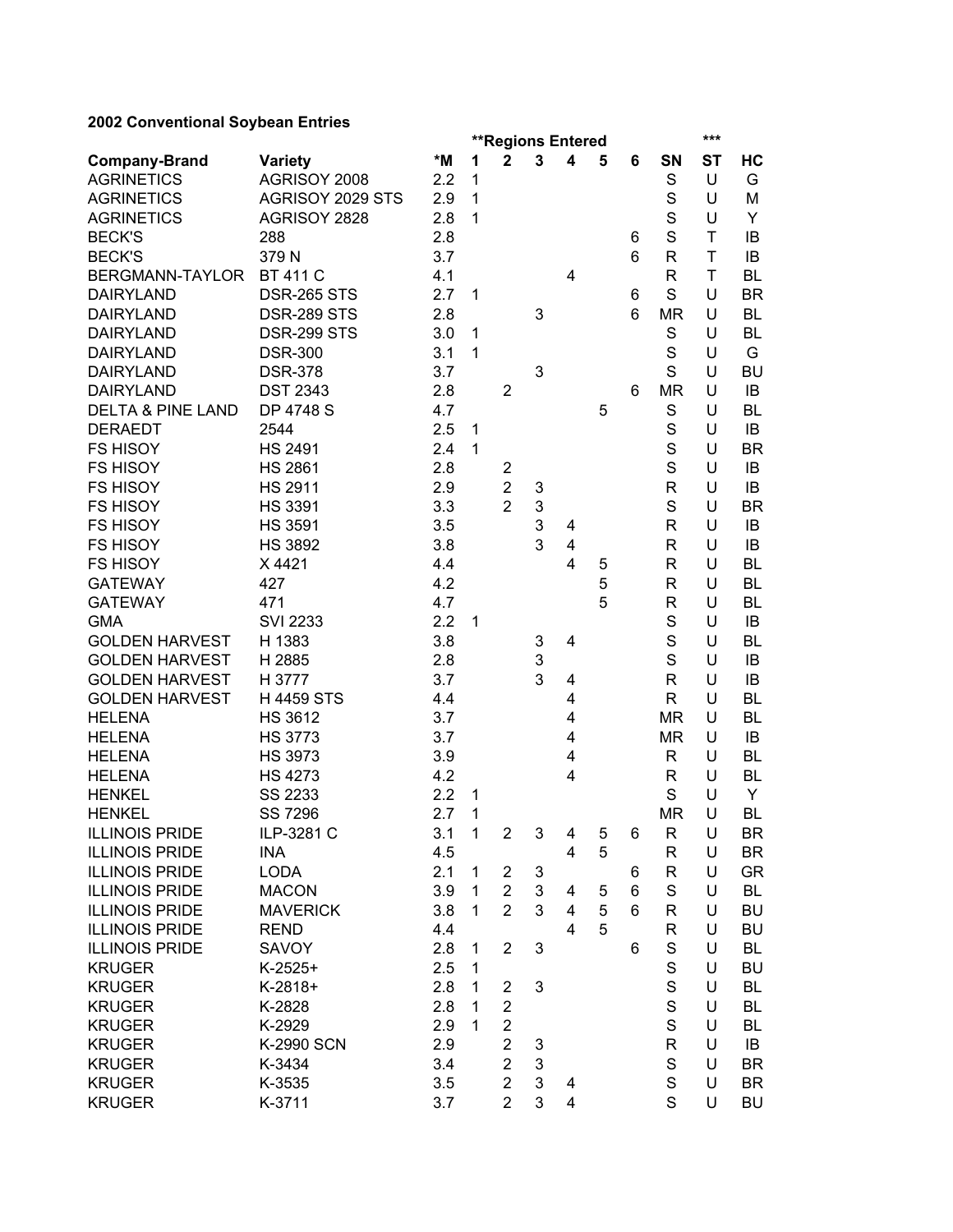## **2002 Conventional Soybean Entries**

| 2002 CONVENTIONAL OUYDEAN LINNES |                    |     |              |                          |   |                         |   |   |              |             |           |  |  |
|----------------------------------|--------------------|-----|--------------|--------------------------|---|-------------------------|---|---|--------------|-------------|-----------|--|--|
|                                  |                    |     |              | <b>**Regions Entered</b> |   |                         |   |   |              |             | ***       |  |  |
| <b>Company-Brand</b>             | <b>Variety</b>     | *M  | 1            | $\mathbf{2}$             | 3 | $\overline{\mathbf{4}}$ | 5 | 6 | SN           | <b>ST</b>   | НC        |  |  |
| <b>KRUGER</b>                    | <b>K-3777 SCN</b>  | 3.7 |              |                          | 3 | 4                       |   |   | R            | U           | <b>BR</b> |  |  |
| <b>LATHAM</b>                    | 830                | 2.7 | 1            |                          |   |                         |   |   | S            | U           | BL        |  |  |
| <b>LATHAM</b>                    | 940                | 2.9 | $\mathbf{1}$ |                          |   |                         |   |   | S            | U           | IB        |  |  |
| <b>LATHAM</b>                    | EX-700             | 2.4 | $\mathbf{1}$ |                          |   |                         |   |   | S            | U           | <b>BR</b> |  |  |
| <b>LEWIS</b>                     | 372                | 3.7 |              |                          |   | 4                       |   |   | R            | T           | <b>BR</b> |  |  |
| <b>MILES</b>                     | <b>SC AARON</b>    | 4.5 |              |                          |   | $\overline{4}$          | 5 |   | R            | U           | BL        |  |  |
| <b>MONIER</b>                    | M 291              | 2.9 |              | $\overline{\mathbf{c}}$  |   |                         |   |   | <b>MR</b>    | U           | IB        |  |  |
| <b>MUNSON</b>                    | 8299               | 2.9 |              | $\overline{2}$           |   |                         |   |   | S            | U           | <b>BR</b> |  |  |
| <b>MUNSON</b>                    | M 2291             | 2.9 |              | $\overline{2}$           |   |                         |   |   | R            | U           | <b>BU</b> |  |  |
| <b>PIONEER</b>                   | 93B15              | 3.1 |              | $\overline{2}$           | 3 |                         |   |   | R            | $\mathsf T$ | <b>BR</b> |  |  |
| <b>PIONEER</b>                   | 93B82              | 3.8 |              | $\overline{2}$           | 3 |                         |   |   | S            | T           | BL        |  |  |
| <b>PIONEER</b>                   | 93B86              | 3.8 |              | $\overline{2}$           | 3 |                         |   |   | R            | T           | BL        |  |  |
| PRAIRIE BRAND                    | PB-230             | 2.3 | 1            |                          |   |                         |   |   | S            | U           | <b>BU</b> |  |  |
| PRAIRIE BRAND                    | <b>PB-256</b>      | 2.5 | $\mathbf{1}$ |                          |   |                         |   |   | S            | U           | IB        |  |  |
| PRAIRIE BRAND                    | PB-260 N           | 2.6 | $\mathbf{1}$ |                          |   |                         |   |   | R            | U           | <b>BU</b> |  |  |
| PRAIRIE BRAND                    | <b>PB-278</b>      | 2.7 | $\mathbf{1}$ |                          |   |                         |   |   | S            | U           | IB        |  |  |
| PRAIRIE BRAND                    | PB-311             | 3.1 | $\mathbf{1}$ |                          |   |                         |   |   | S            | U           | <b>BR</b> |  |  |
| PUBLIC VARIETY                   | <b>DWIGHT</b>      | 2.9 | $\mathbf{1}$ | $\overline{2}$           | 3 |                         |   | 6 | R            | U           | BL        |  |  |
| <b>PUBLIC VARIETY</b>            | IA 3005            | 3.5 | $\mathbf 1$  | $\overline{2}$           | 3 | $\overline{4}$          | 5 | 6 | R            | U           | <b>BL</b> |  |  |
| PUBLIC VARIETY                   | <b>JACK</b>        | 2.9 | $\mathbf{1}$ | $\overline{2}$           | 3 |                         |   | 6 | R            | U           | Y         |  |  |
| <b>PUBLIC VARIETY</b>            | <b>LINFORD</b>     | 3.8 | $\mathbf{1}$ | $\overline{2}$           | 3 | 4                       | 5 | 6 | R            | U           | <b>BL</b> |  |  |
| PUBLIC VARIETY                   | LN 92-7369         | 2.8 | 1            | $\overline{2}$           | 3 |                         |   | 6 | S            | U           | BL        |  |  |
| PUBLIC VARIETY                   | <b>PANA</b>        | 3.8 | $\mathbf{1}$ | $\overline{2}$           | 3 | 4                       | 5 | 6 | R            | U           | <b>BU</b> |  |  |
| PUBLIC VARIETY                   | <b>WILLIAMS 82</b> | 3.8 | 1            | $\overline{2}$           | 3 | 4                       | 5 | 6 | S            | U           | IB        |  |  |
| PUBLIC VARIETY                   | <b>YALE</b>        | 3.8 | 1            | $\overline{2}$           | 3 | 4                       | 5 | 6 | R            | U           | <b>BU</b> |  |  |
| <b>SIEBEN</b>                    | 250                | 2.5 | 1            |                          |   |                         |   |   | S            | T           | <b>BR</b> |  |  |
| <b>SIEBEN</b>                    | 270                | 2.7 | $\mathbf{1}$ |                          |   |                         |   |   | S            | U           | BL        |  |  |
| <b>SIEBEN</b>                    | 289                | 2.8 |              | $\overline{\mathbf{c}}$  |   |                         |   |   | S            | U           | BL        |  |  |
| <b>SIEBEN</b>                    | 310 STS            | 3.1 |              | $\mathbf 2$              |   |                         |   |   | S            | U           | BL        |  |  |
| <b>SPECIALTY GRAINS</b>          | IA 2045            | 2.3 |              | $\overline{2}$           |   |                         |   |   | S            | U           | Y         |  |  |
| <b>SPECIALTY GRAINS</b>          | IA 2046            | 2.3 |              | $\mathbf 2$              |   |                         |   |   | S            | U           | Υ         |  |  |
| <b>SPECIALTY GRAINS</b>          | IA 3016            | 3.0 |              | $\overline{2}$           |   |                         |   |   | S            | U           | Y         |  |  |
| <b>SPECIALTY GRAINS</b>          | <b>PAPASAN</b>     | 2.8 |              |                          |   |                         |   | 6 | S            | U           | BL        |  |  |
| <b>THOMPSON</b>                  | <b>T-444 SC</b>    | 4.4 |              |                          |   | 4                       |   |   | R            | U           | <b>BR</b> |  |  |
| <b>THOMPSON</b>                  | T-494 SC           | 4.9 |              |                          |   |                         | 5 |   | R            | U           | BL        |  |  |
| <b>UAP</b>                       | DG 3219            | 2.1 | $\mathbf 1$  |                          |   |                         |   |   | S            | U           | BU        |  |  |
| <b>UAP</b>                       | DG 3369 N          | 3.7 |              |                          | 3 |                         |   |   | R            | U           | IB        |  |  |
| <b>UAP</b>                       | DG 3395            | 3.9 |              |                          | 3 |                         |   |   | S            | U           | BL        |  |  |
| <b>WILKEN</b>                    | 2325               | 2.2 | 1            | $\overline{2}$           |   |                         |   |   | S            | U           | BR        |  |  |
| <b>WILKEN</b>                    | 2573               | 2.7 |              | $\overline{2}$           |   |                         |   |   | S            | U           | BL        |  |  |
| <b>WILKEN</b>                    | 2584               | 2.8 |              | $\mathbf 2$              |   |                         |   |   | $\mathsf{s}$ | U           | BL        |  |  |
| <b>WILKEN</b>                    | 2592               | 2.9 |              | $\overline{2}$           |   |                         |   |   | $\mathbf S$  | U           | BR        |  |  |
| <b>WILKEN</b>                    | 2661N              | 2.6 |              | $\overline{\mathbf{c}}$  |   |                         |   |   | R            | U           | BL        |  |  |
| <b>WILKEN</b>                    | 3401N              | 3.0 |              | $\overline{2}$           |   |                         |   |   | R            | U           | BL        |  |  |
| <b>WILKEN</b>                    | 3447 N             | 3.4 |              | $\overline{2}$           |   |                         |   |   | R            | U           | <b>BR</b> |  |  |
| <b>WILKEN</b>                    | 3494               |     |              |                          | 3 |                         |   |   | S            | U           | BL        |  |  |
|                                  |                    | 3.9 |              |                          |   |                         |   |   |              |             |           |  |  |
| <b>WILKEN</b>                    | WX 109 N           | 2.8 |              | $\overline{\mathbf{c}}$  |   |                         |   |   | R            | U           | BL        |  |  |